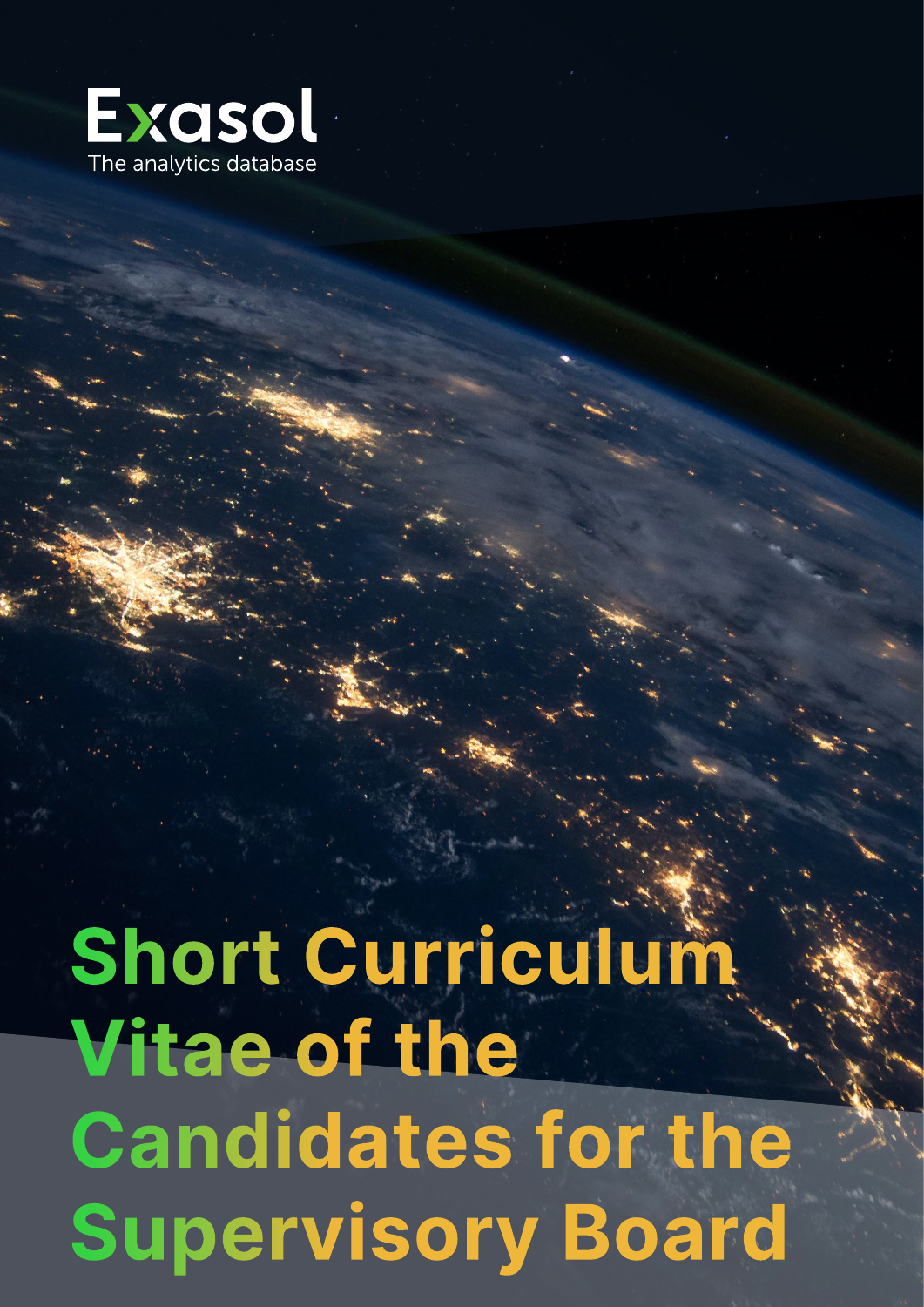



## **Information relating to Item 6: Elections to the Supervisory Board**

Short Curriculum Vitae of the Nominees<sup>[\\*](#page-1-0)</sup>



## **Linda Mihalic**

Berlin, Germany

Chief Sales Officer, Degura GmbH Year of Birth: 1971 Nationality: German

Linda Mihalic is an executive leader with more than 25 years of management experience in HR transformation and technology cloud sales in international corporations and start-ups. The graduate in business administration (FH) is Chief Sales Officer at Degura GmbH. There, she has headed sales since April 2022 and is responsible for the growth strategy of the Berlin-based start-up. Ms. Mihalic began her career at the US-based Oracle Group, where she successfully held several sales leadership roles in the technology sector, as Head of HR Oracle Germany and finally as Senior Sales Director EMEA Alliances & Channels Engineered System. She gained her founding experience as Co-Founder and Co-CEO at trueredo.com. Ms. Mihalic subsequently managed the sales of the cloud HCM solution Successfactors at SAP in Switzerland. Before joining Degura GmbH, she was Chief Sales Officer at Tandemploy GmbH.



**Petra Neureither** Heidelberg, Germany

Managing Director PEN GmbH Year of Birth: 1967 Nationality: German

Petra Neureither is founder and managing director of PEN GmbH, a family office that focuses on small and mid caps in the IT sector in the DACH region. As a long-term entrepreneurial investor, PEN GmbH advises portfolio companies and supports them in capital market issues as well as in networking with various stakeholders. The graduate economist was co-founder of SNP Schneider-Neureither und Partner GmbH. As a member of the Executive Board, responsible for Finance & Controlling, HR, Marketing and Administration, she managed the various growth stages of the company and developed it into a listed company. As Group CFO, she executed numerous acquisitions and was also responsible for investor relations. Until 2011, she successfully represented the company to the capital market. Furthermore, she was a member of various committees and supervisory boards for many years and won awards for her extraordinary entrepreneurial achievements and her outstanding voluntary commitment.

<span id="page-1-0"></span>\* In alphabetical order

**Item 6 – Elections to the Supervisory Board - CV**